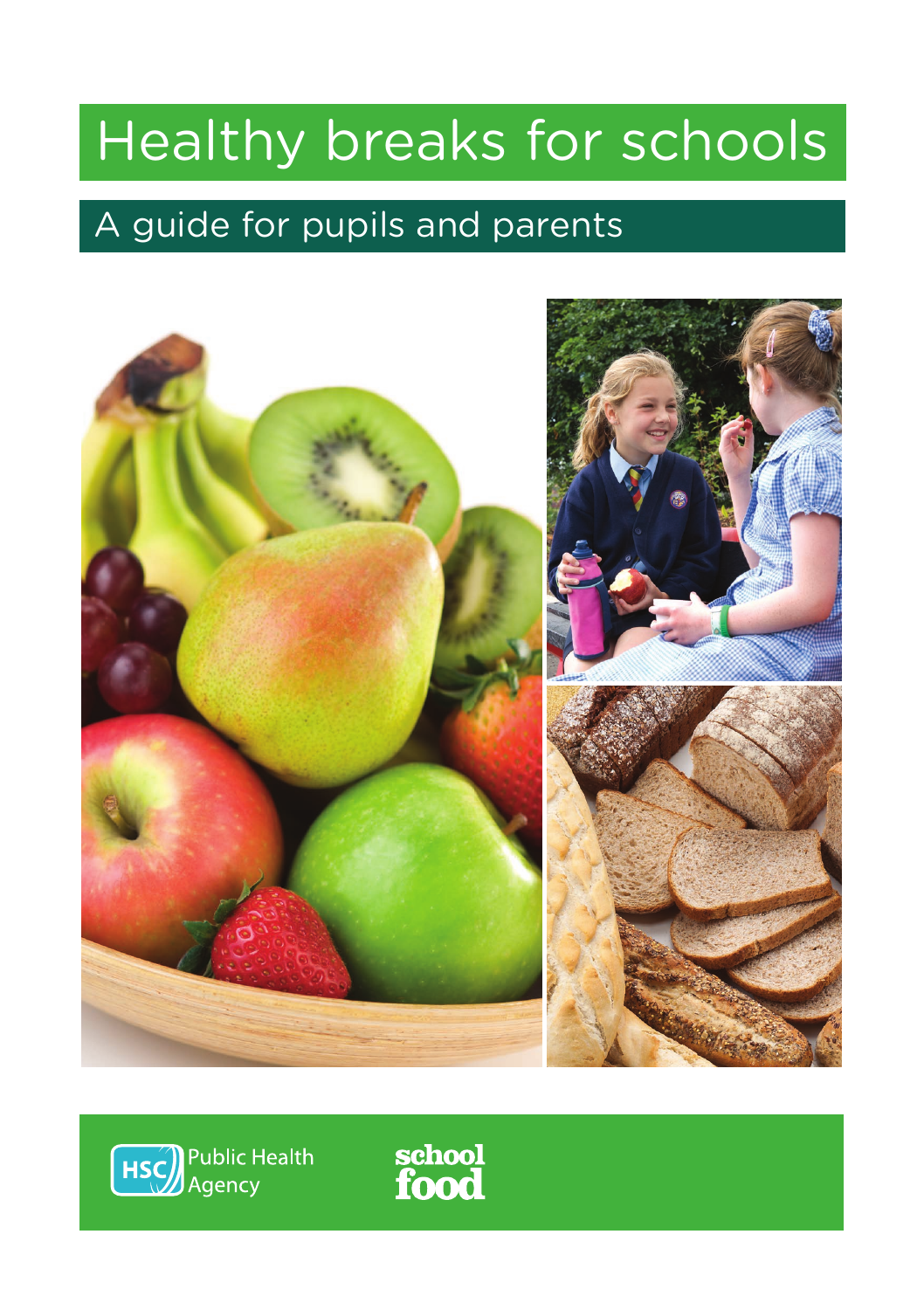## What is included in healthy breaks for schools?

#### Drinks

It is important that children drink enough during the day, so that they don't become dehydrated and tired. Water should be freely available throughout the school day and drinks should always be included for break time and lunch. Water and milk are the most suitable drinks for children.

Water: tap water or unflavoured, still, bottled water.

Milk: all whole, semi-skimmed or skimmed unflavoured milk.

Not suitable: fruit juices (including pure fruit juice), smoothies, sparkling water, squash or fizzy drinks, even those labelled 'no added sugar', 'diet' or 'zero'.



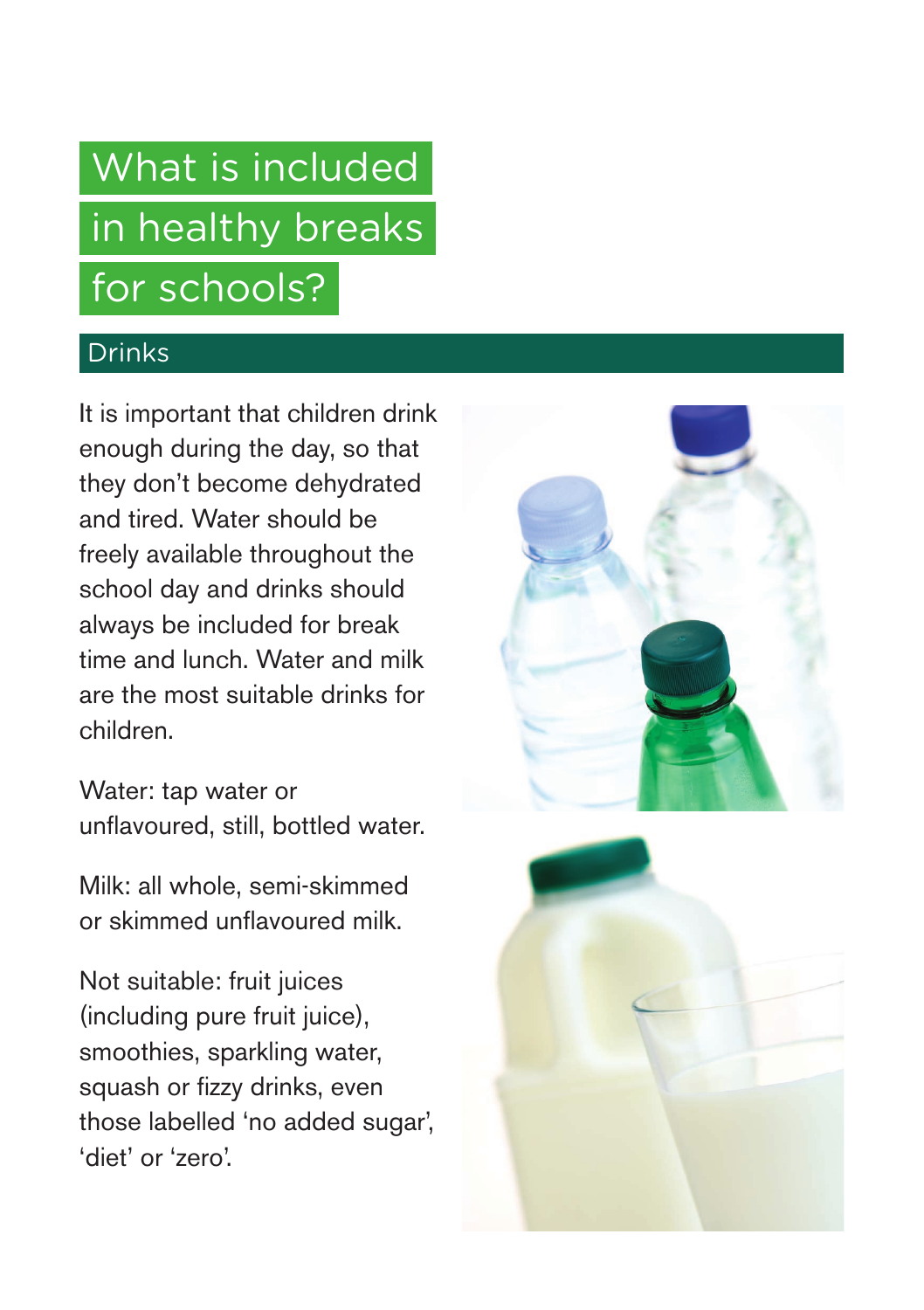#### Fruit and vegetables

Help your child get their five a day by including some fruit or vegetables as a snack for their morning break.

This includes all fresh fruit and vegetables and pots or tins of fruit in fruit juice, but NOT in syrup.

A portion could be:

- 1 medium sized piece of fruit, eg apple, orange, banana, pear
- 2 small fruits, eg kiwi fruits, satsumas, plums
- 1 cup of grapes, cherries or berries
- 1 large slice of pineapple or melon
- 1 cereal bowl of salad, eg lettuce, tomatoes, cucumber and celery
- 3 heaped tablespoons of fresh veg, eg chopped or sliced carrots, peppers or sugar-snap peas
- 3 heaped tablespoons of fruit salad (fresh or tinned in fruit juice)



For younger children (4–6 years), reduce these portion sizes by about half, then increase the amount as they grow. Older primary school children should be eating full portions.

Not suitable: fruit tinned in syrup, dried fruit (eg raisins, sultanas) and processed fruit bars (eg fruit winders, fruit flakes etc). These are high in sugar and can cause tooth decay, so are not suitable as between-meal snacks.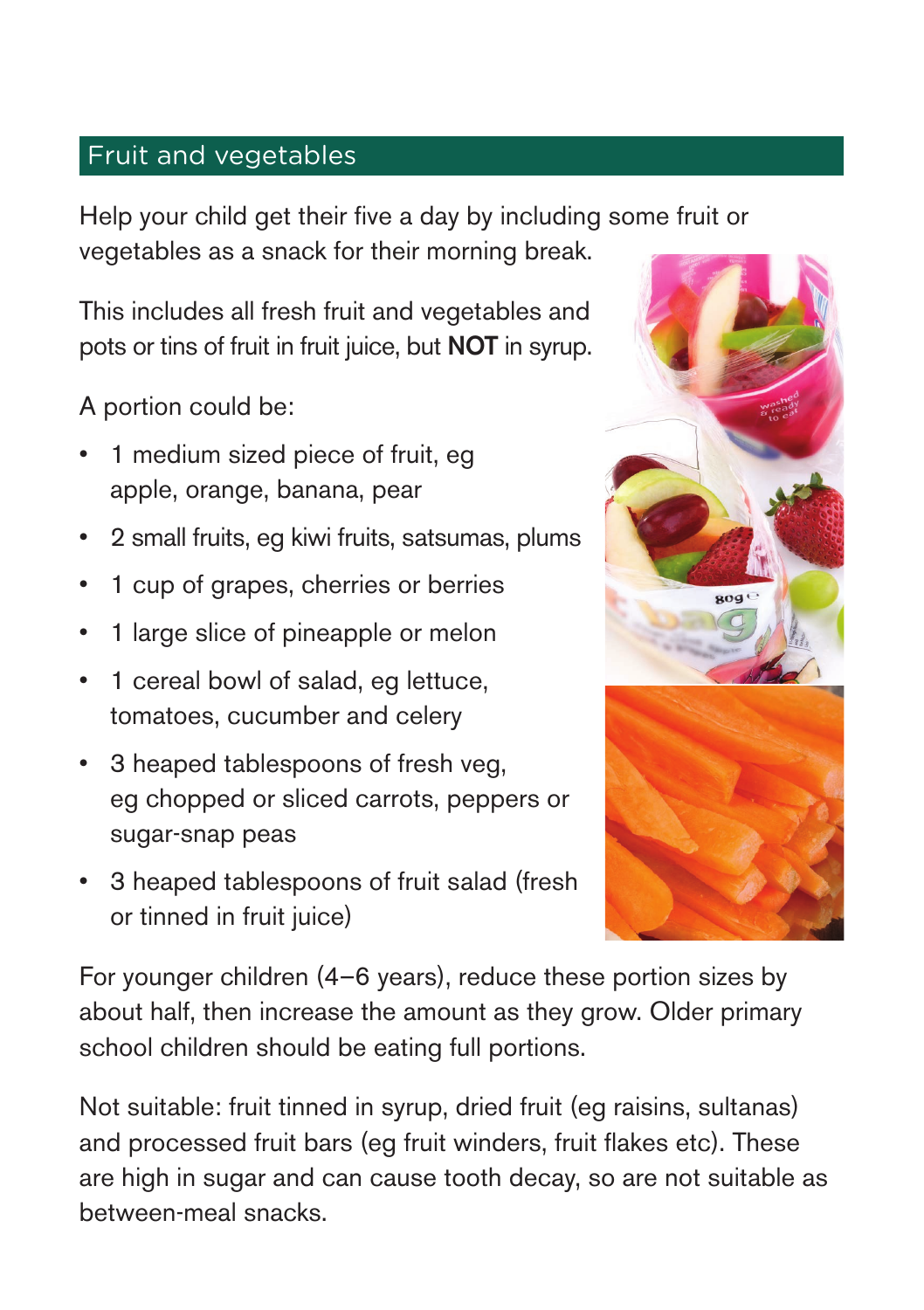#### Bread-based snacks

Children need more or less energy (calories) depending on their age and stage of development. Bread-based snacks can help to meet these extra energy needs and help your child feel more satisfied.

This includes white or wholemeal bread, rolls or baguettes, toast, plain bagels, wheaten, soda, potato or pitta bread, spread thinly with a little margarine, low-fat spread or butter; plain bread sticks or crackers, a small sandwich with a sugar-free filling such as tomato, tuna, chicken, cheese etc.

Not suitable: Sugary spreads, including jam, honey, marmalade or chocolate spread as these are harmful to teeth. Peanut butter is high in fat and salt so is not recommended.

> No cereal bars, or sweetened breads and pastries, eg pancakes, scones (plain and fruit), fruit bread, malt loaf, brioche, croissants and Danish pastries as these contain a lot of sugar and/or fat and salt.

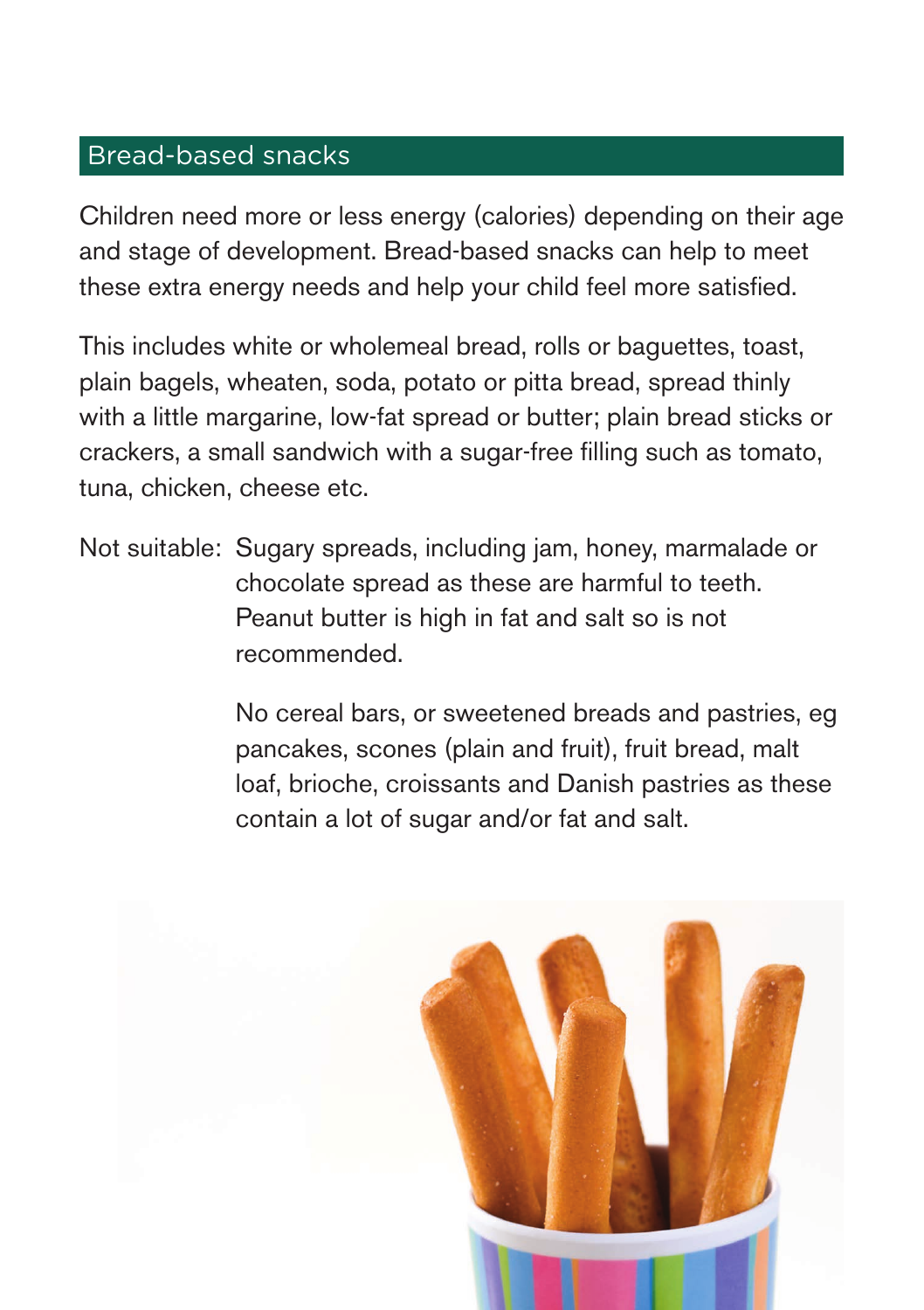The Department of Education and the Department of Health, Social Services and Public Safety, encourage all schools to provide healthier food and drinks throughout the day.

The Healthy breaks for schools scheme provides guidance on suitable snacks and drinks for children to have during their morning break, whether provided by the school or brought from home.

## Why is a healthy

### break important?

- Childhood is an important time to establish good eating and drinking habits for future health.
- School healthy eating schemes give pupils the knowledge and opportunity to make healthier choices.
- Teachers have suggested that a healthy snack at break time can help with pupils' concentration and behaviour in the classroom.
- It encourages suitable drinks and snacks to help prevent tooth decay.
- It helps to meet our target of five or more portions of fruit and vegetables a day.

If a child requires a special diet that will not allow the guidance to be met exactly, please discuss with your school.